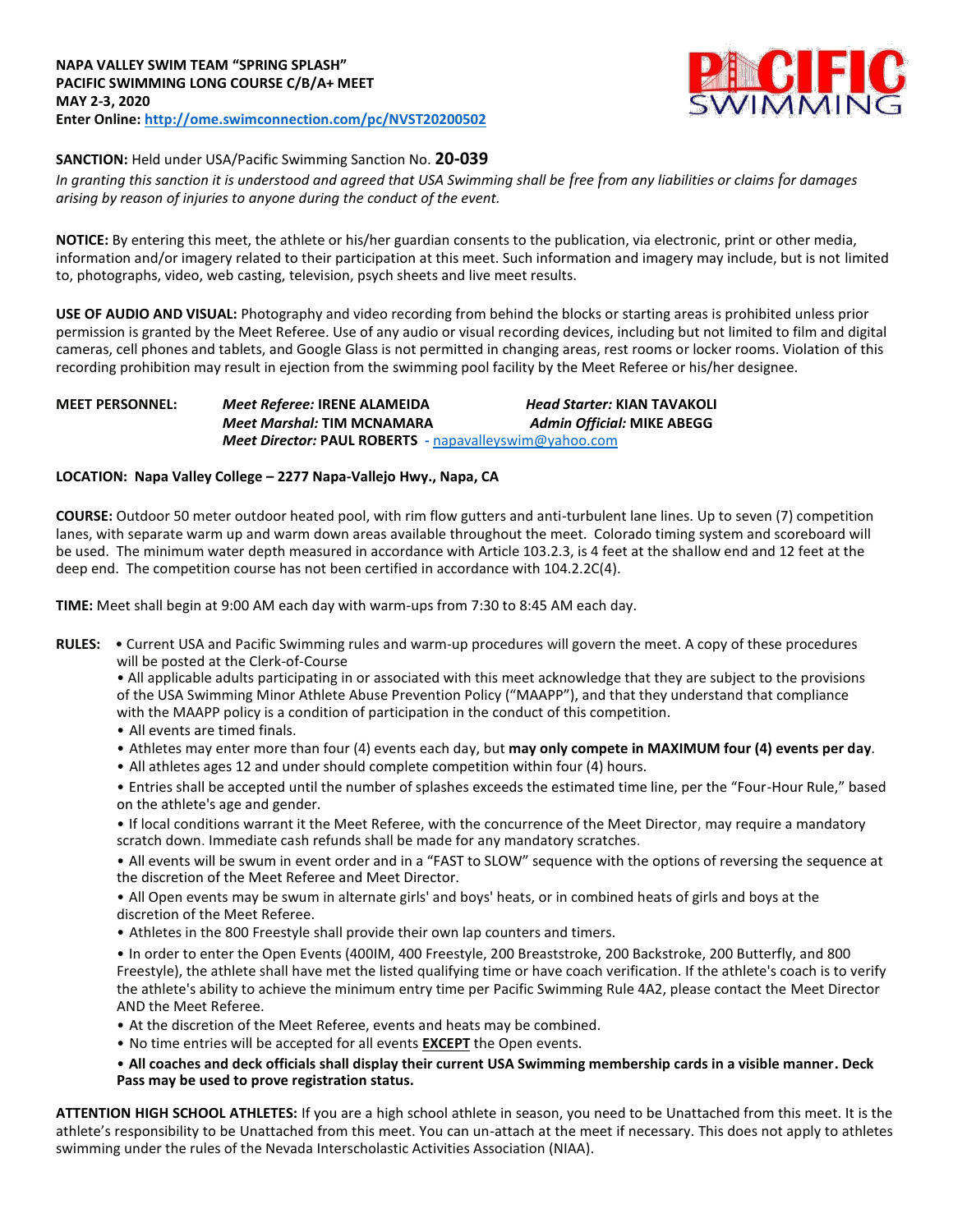**UNACCOMPANIED ATHLETES:** Any USA Swimming athlete-member competing at the meet shall be accompanied by a USA Swimming member-coach for the purposes of athlete supervision during warm-up, competition and warm-down. If a coach-member of the athlete's USA Swimming Club does not attend the meet to serve in said supervisory capacity, it is the responsibility of the athlete or the athlete's legal guardian to arrange for supervision by a USA Swimming member-coach. The meet director or meet referee may assist the athlete in making arrangements for such supervision; however, it is recommended that such arrangements be made in advance of the meet by the athlete's USA Swimming Club Member-Coach.

**RACING STARTS:** Any athlete entered in the meet shall be certified by a USA Swimming member-coach as being proficient in performing a racing start, or shall start each race from within the water. When unaccompanied by a USA Swimming member coach, it is the responsibility of the athlete or the athlete's legal guardian to ensure compliance with this requirement.

**RESTRICTIONS:** • Smoking and the use of other tobacco products is prohibited on the pool deck, in the locker rooms, in spectator

- seating on standing areas and in all areas used by athletes, during the meet and during warm-up periods.
- Sale and use of alcoholic beverages is prohibited in all areas of the meet venue.
- No glass containers are allowed in the meet venue.
- No propane heater is permitted except for snack bar/meet operations.
- All shelters shall be properly secured.
- Deck Changes are prohibited.
- All animals, except service animals, are prohibited from all areas of the competition venue.

• Destructive devices, to include but not limited to, explosive devices and equipment, firearms (open or concealed), blades, knives, mace, stun guns and blunt objects are strictly prohibited in the swimming facility and its surrounding areas. If observed, the Meet Referee or his/her designee may ask that these devices be stored safely away from the public or removed from the facility. Noncompliance may result in the reporting to law enforcement authorities and ejection from the facility. Law enforcement officers (LEO) are exempt per applicable laws.

• Operation of a drone, or any other flying apparatus, is prohibited over the venue (pools, athlete/coach areas, spectator areas and open ceiling locker rooms) any time athletes, coaches, officials and/or spectators are present.

• No food or drink is allowed in locker rooms.

• **ONLY HOSTING CLUB, VENDOR AND COACHES' TENTS ARE ALLOWED ON THE POOL DECK**

#### • **ONLY COACHES, ATHLETES, TIMERS AND MEET STAFF ARE ALLOWED BEHIND THE STARTING BLOCKS DURING WARMUPS AND WHILE MEET IS IN SESSION.**

**ELIGIBILITY:** • Athletes shall be current members of USA Swimming and enter their name and registration number on the meet entry card exactly as they are shown on their Registration Card. If this is not done, it may be difficult to match the athlete with the registration database. The meet host shall check all athlete registrations against the SWIMS database and if not found to be registered, the Meet Director shall accept the registration at the meet (a \$10 surcharge shall be added to the regular registration fee). Duplicate registrations shall be refunded by mail.

• Athletes in the "A" Division shall have met at least the listed USA Swimming Motivational "A" minimum time standard. Athletes in the "B" Division shall have met at least the listed "B" minimum time standard. All entry times slower than the "B" time standard shall be in the "C" Division.

• **EXCEPT the events requiring a min. entry time**, "NO TIME" entries shall be accepted and placed in the slowest heats.

- Entry times submitted for this meet may be checked against a computer database and may be changed in
- accordance with Pacific Swimming Entry Time Verification Procedures.

• Disabled athletes are welcome to attend this meet and should contact the Meet Director or Meet Referee regarding any special accommodations on entry times and seeding per Pacific Swimming policy.

• All athletes 18 and older must have completed the Athlete Protection Training to be allowed to compete.

• Athletes 19 years of age and over may compete in the meet for time only, no awards. Such athlete shall meet standards for the 17-18 age group.

• Age on the first day of the meet shall determine the athlete's age for the entire meet.

**ENTRY FEES:** \$4.00 per event plus a \$14.00 participation fee per athlete. Entries shall be rejected if payment is not sent at time request. No refunds shall be made except mandatory scratch downs.

**ONLINE ENTRIES:** To enter online go to **<http://ome.swimconnection.com/pc/NVST20200502>** to receive an immediate entry

confirmation. This method requires payment by credit card. Swim Connection, LLC charges a processing fee for this service, equal to \$1 per athlete plus 5% of the total Entry Fees. Please note that the processing fee is a separate fee from the Entry Fees. If you do not wish to pay the processing fee, enter the meet using a mail entry. **Entering online is a convenience, is completely voluntary, and is in no way required or expected of an athlete by Pacific Swimming.** Online entries will close at 11:59 p.m. on **WEDNESDAY, APRIL 22, 2020.**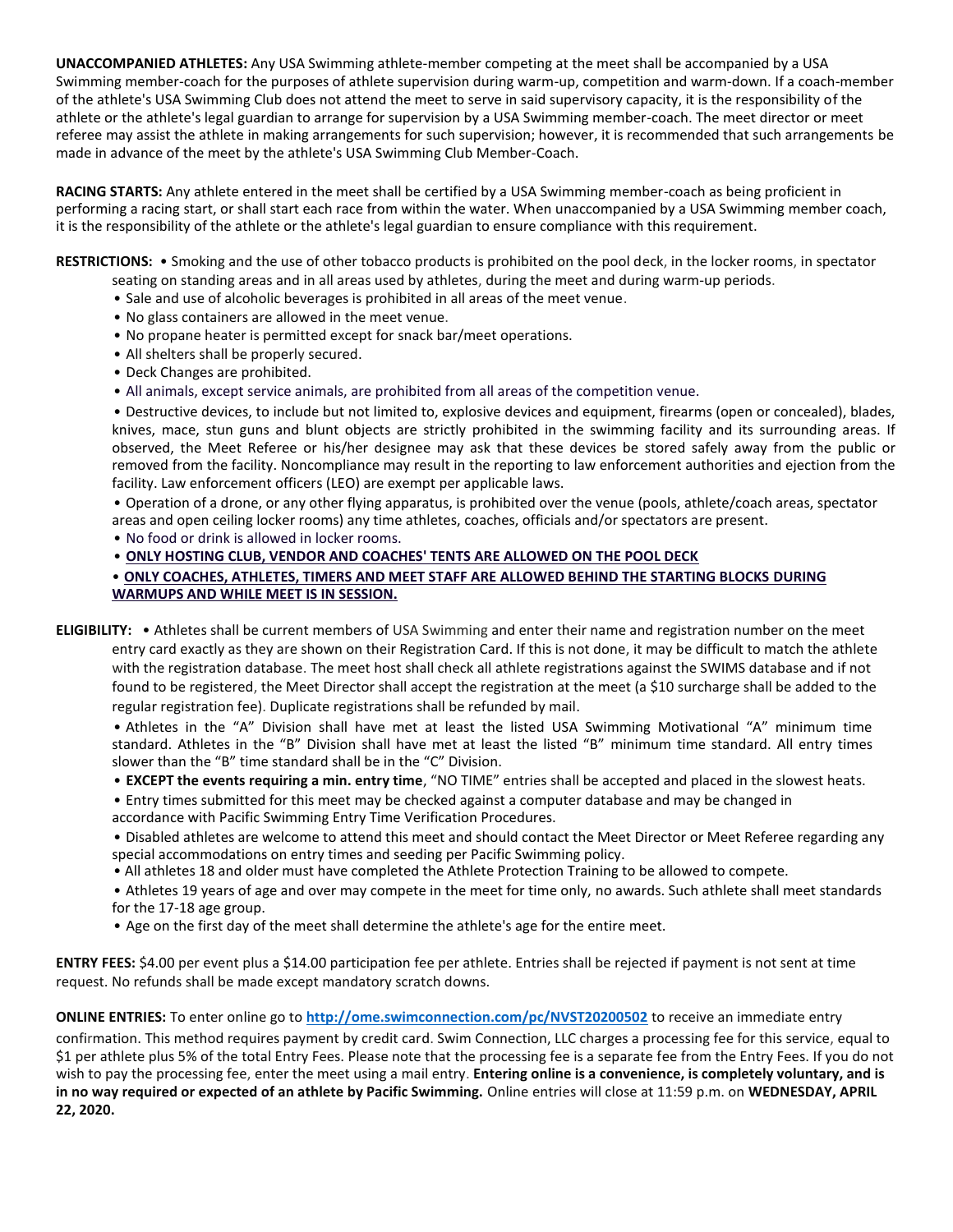**MAILED OR HAND DELIVERED ENTRIES**: Entries shall be on the attached consolidated entry form. Forms shall be filled out completely and printed clearly with athlete's best time. Entries shall be postmarked by midnight, **MONDAY, APRIL 20, 2020** or hand delivered by 5:00 PM, **WEDNESDAY, APRIL 22, 2020**. No late entries shall be accepted. Requests for confirmation of receipt of entries should include a self-addressed envelope.

**SHOULD THE MEET REACH CAPACITY AND NEED TO BE CLOSED PRIOR TO THE ONLINE ENTRY "CLOSE DATE" LISTED ABOVE (WEDNESDAY, APRIL 22, 2020) ABSOLUTELY NO ADDITIONAL ENTRIES WILL BE ACCEPTED AFTER THAT DATE. THE DATE THAT THE MEET CLOSED WILL BE LISTED ON OME SWIMCONNECTION. THIS INCLUDES MAIL-IN ENTRIES. MAIL-IN ENTRIES MUST BE POSTMARKED BY THE CLOSE DATE LISTED ON OME SWIM CONNECTION IN ORDER TO BE ACCEPTED. IF THEY ARE POSTMARKED AFTER THAT DATE, THEY WILL NOT BE ACCEPTED AND THE ATHLETE WILL NOT BE ENTERED.**

**Make check payable to**: Napa Valley Swim Team or NVST **Mail or hand delivered entries to**: Meet Director, 1942 Shurtleff Avenue Napa, CA 94559

**CHECK-IN:** The meet shall be deck seeded. Athletes shall check-in at the Clerk-of-Course. No event shall be closed more than 30 minutes before the scheduled start of the session. Close of check-in for all remaining individual events shall be no more than 60 minutes before the estimated time of the start of the first heat of the event. Athletes who do not check in shall not be seeded and shall not be allowed to compete in that event.

**SCRATCHES:** Any athletes not reporting for or competing in an individual timed final event that they have checked in for shall not be penalized. Athletes who must withdraw from an event after it is seeded are requested to inform the referee immediately.

**AWARDS:** • Individual events: Ribbons shall be awarded to the 1st-8th place finishers in the "A", "B", and "C" divisions, for each event and age group (8&U, 9-10, 11-12, 13-14, 15-16, 17-18). The 13 & Over individual events shall be swum in combined heats, with awards given for each separate age group (13-14, 15-16 17-18). The 10 & Under individual events will be swum in combined heats, with awards given for each separate age group (8 & U, 9-10). Athletes 19 years of age and older will not receive awards.

- Open events shall be swum in combined heats, with no awards being given.
- "A" medals shall be awarded to athletes achieving new "PC-A" times swam during this meet only.

• Awards must be picked up on Sunday, the last day of the meet, by a club's coach or club representative. Awards will not be mailed. Clubs and athletes must coordinate with the awards desk pick up and/or delivery of awards and for those awards not picked up. If awards will not be picked up on the last day of the meet, a pre-paid envelope must be provided.

• Awards will not be individually distributed throughout the meet.

**ADMISSION:** Free. A two-day program will be available for \$5.00.

**SNACK BAR & HOSPITALITY:** A snack bar will be available throughout the competition. Coaches and working deck officials will be provided lunch. Hospitality will serve refreshments to timers and volunteers.

**MISCELLANEOUS:** No overnight parking is allowed. Facilities will not be provided after meet hours.

**MINIMUM OFFICIALS**: At least seven days prior to the start of the meet, meet management (Meet Director and/or Meet Referee) shall contact a representative from each club participating in the meet, and provide a preliminary inventory of the officials that club is required to provide for each session. Each club shall, by the start of the meet, provide to the Meet Director or designee a list of Officials who have agreed to represent that club during each session of the meet.

At the meet, meet management shall conduct an inventory of officials, and shall compare the number of athletes entered in each session by each club with the number of officials present representing each club. If meet management certifies that a club has not provided sufficient officials for any session of the meet in accordance with the table below, excluding finals in a prelims and finals meet, the club shall be fined \$100 per missing official per session of the meet.

| Club athletes entered in session | <b>Trained and carded officials required</b> |
|----------------------------------|----------------------------------------------|
| $1 - 10$                         |                                              |
| $11 - 25$                        |                                              |
| 26-50                            |                                              |
| 51-75                            |                                              |
| 76-100                           |                                              |
| 100 or more                      |                                              |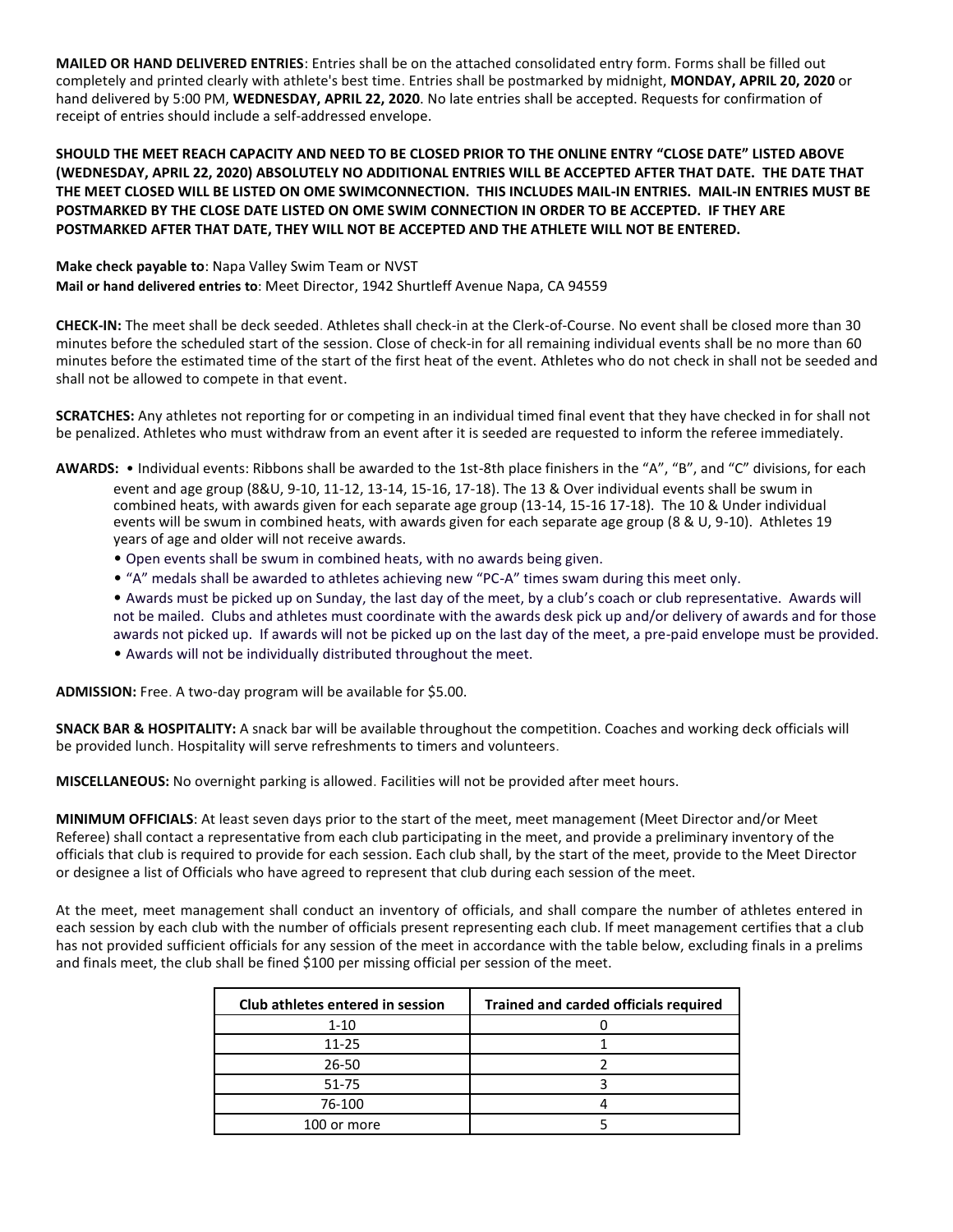\*Zone 3 shall include assigned and working Colorado, Intermediary/ Chief Timing Judge, and Computer operator in the count of officials for a session although these positions are not carded. Zone 3 shall accept un-carded Trainees in the count of officials for up to two sessions. Clubs may use officials "borrowed" from other clubs, or unattached officials at the meet who agree, to fulfill their obligation under the rule

| Saturday May 2, 2020          |                                                                           |                              |                               | Sunday May 3, 2020                                                                 |                            |
|-------------------------------|---------------------------------------------------------------------------|------------------------------|-------------------------------|------------------------------------------------------------------------------------|----------------------------|
| <b>GIRLS</b><br><b>EVENT#</b> | <b>EVENT</b>                                                              | <b>BOYS</b><br><b>EVENT#</b> | <b>GIRLS</b><br><b>EVENT#</b> | <b>EVENT</b>                                                                       | <b>BOY</b><br><b>EVENT</b> |
| 101                           | OPEN 400 Free<br><b>Girl Qual Time: 6:23.89</b><br>Boy Qual Time: 6:15.49 | 102                          | 201                           | <b>OPEN 400 IM</b><br>Girl Qual Time: 7:19.69<br>Boy Qual Time: 7:10.19            | 202                        |
| 103                           | 10 & Under 100 Free                                                       | 104                          | 203                           | 10 & Under 100 Breast                                                              | 204                        |
| 105                           | 13 & Over 200 Free                                                        | 106                          | 205                           | 11-12 100 Breast                                                                   | 206                        |
| 107                           | 11-12 100 Fly                                                             | 108                          | 207                           | 13 & Over 100 Back                                                                 | 208                        |
| 109                           | 13 & Over 100 Fly                                                         | 110                          | 209                           | 11-12 50 Fly                                                                       | 210                        |
| 111                           | 11-12 50 Back                                                             | 112                          | 211                           | 10 & Under 50 Fly                                                                  | 212                        |
| 113                           | 10 & Under 200 Free                                                       | 114                          | 213                           | Open 200 Breast<br>Girl Qual Time: 3:52.69<br>Boy Qual Time: 3:44.69               | 214                        |
| 115                           | OPEN 200 Back<br><b>Girl Qual Time: 3:24.79</b><br>Boy Qual Time: 3:20.79 | 116                          | 215                           | 11-12 100 Back                                                                     | 216                        |
| 117                           | 11-12 50 Breast                                                           | 118                          | 217                           | 10 & Under 50 Back                                                                 | 218                        |
| 119                           | 10 & Under 50 Breast                                                      | 120                          | 219                           | 13 & Over 200 IM                                                                   | 220                        |
| 121                           | 13 & Over 50 Free                                                         | 122                          | 221                           | 11-12 200 IM                                                                       | 222                        |
| 123                           | 11-12 200 Free                                                            | 124                          | 223                           | 10 & Under 200 IM                                                                  | 224                        |
| 125                           | 10 & Under 100 Back                                                       | 126                          | 225                           | 13 & Over 100 Free                                                                 | 226                        |
| 127                           | 13 & Over 100 Breast                                                      | 128                          | 227                           | 11-12 100 Free                                                                     | 228                        |
| 129                           | 11-12 50 Free                                                             | 130                          | 229                           | 10 & Under 50 Free                                                                 | 230                        |
| 131                           | 10 & Under 100 Fly                                                        | 132                          | 231                           | OPEN 800 Free<br><b>Girl Qual Time: 13:26.79</b><br><b>Boy Qual Time: 13:11.69</b> | 232                        |
| 133                           | Open 200 Fly<br>Girl Qual Time: 3:24.89<br><b>Boy Qual Time: 3:22.09</b>  | 134                          |                               |                                                                                    |                            |

|                           | Sunday May 3, 2020                                                                    |                                                                                    |                              |  |
|---------------------------|---------------------------------------------------------------------------------------|------------------------------------------------------------------------------------|------------------------------|--|
| <b>OYS</b><br><b>ENT#</b> | <b>GIRLS</b><br><b>EVENT#</b>                                                         | <b>EVENT</b>                                                                       | <b>BOYS</b><br><b>EVENT#</b> |  |
| 102                       | <b>OPEN 400 IM</b><br>Girl Qual Time: 7:19.69<br>201<br><b>Boy Qual Time: 7:10.19</b> |                                                                                    | 202                          |  |
| 104                       | 203                                                                                   | 10 & Under 100 Breast                                                              | 204                          |  |
| 106                       | 205                                                                                   | 11-12 100 Breast                                                                   | 206                          |  |
| 108                       | 207                                                                                   | 13 & Over 100 Back                                                                 | 208                          |  |
| 110                       | 209                                                                                   | 11-12 50 Fly                                                                       | 210                          |  |
| 112                       | 211                                                                                   | 10 & Under 50 Fly                                                                  | 212                          |  |
| 114                       | 213                                                                                   | Open 200 Breast<br>Girl Qual Time: 3:52.69<br>Boy Qual Time: 3:44.69               | 214                          |  |
| 116                       | 215                                                                                   | 11-12 100 Back                                                                     | 216                          |  |
| 118                       | 217                                                                                   | 10 & Under 50 Back                                                                 | 218                          |  |
| 120                       | 219                                                                                   | 13 & Over 200 IM                                                                   | 220                          |  |
| 122                       | 221                                                                                   | 11-12 200 IM                                                                       | 222                          |  |
| 124                       | 223                                                                                   | 10 & Under 200 IM                                                                  | 224                          |  |
| 126                       | 225                                                                                   | 13 & Over 100 Free                                                                 | 226                          |  |
| 128                       | 227                                                                                   | 11-12 100 Free                                                                     | 228                          |  |
| 130                       | 229                                                                                   | 10 & Under 50 Free                                                                 | 230                          |  |
| 132                       | 231                                                                                   | OPEN 800 Free<br><b>Girl Qual Time: 13:26.79</b><br><b>Boy Qual Time: 13:11.69</b> | 232                          |  |

Use the following URL to find the time standards:<http://www.pacswim.org/swim-meet-times/standards>